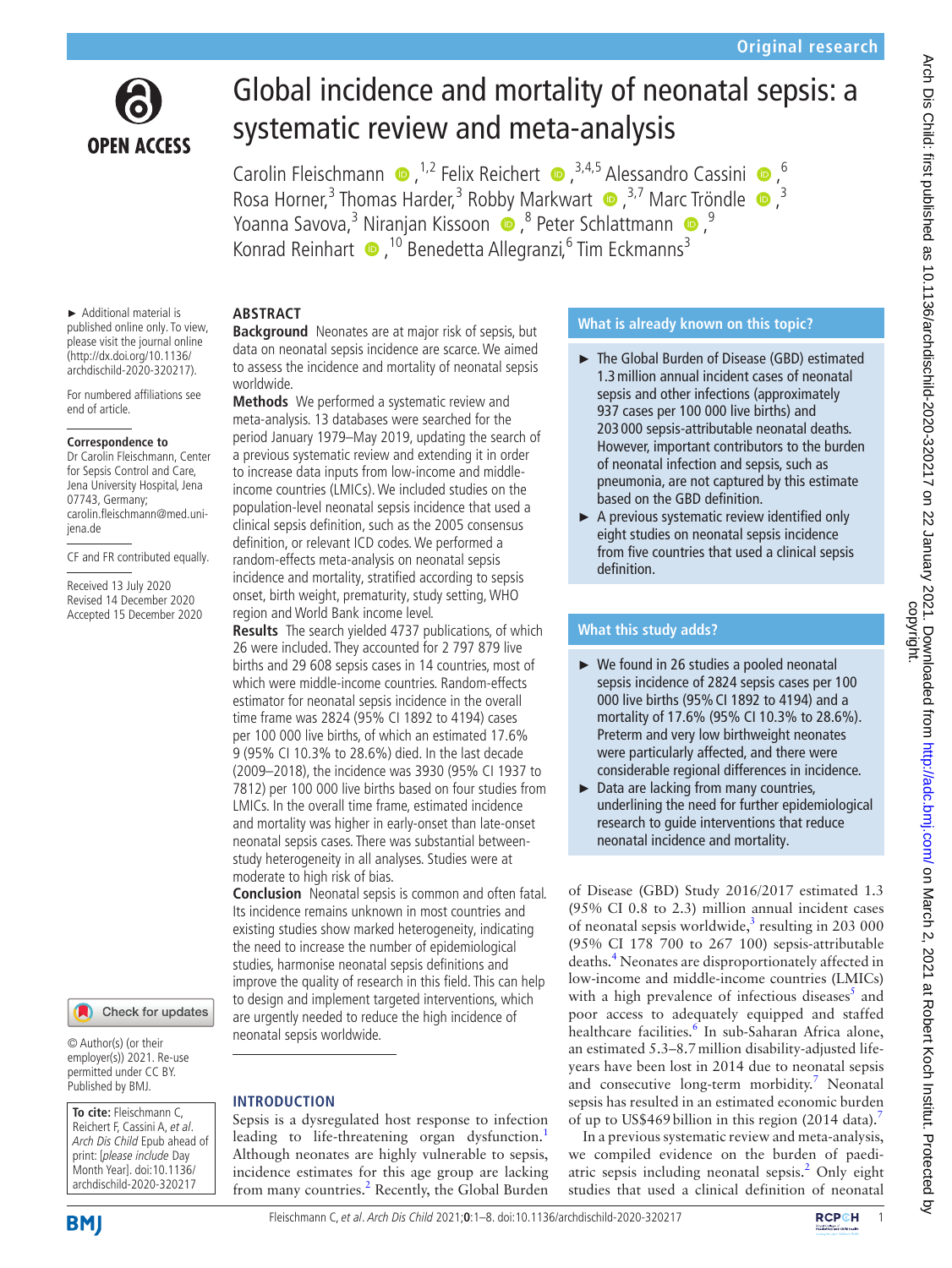sepsis could be identified, of which five studies originated from LMICs. We aimed to assess the global incidence and mortality of neonatal sepsis with a particular focus on LMICs by updating and extending this previous systematic review. Secondary objectives were to compile data on underlying organisms and antimicrobial resistance, hospital length of stay and sepsis-attributable mortality.

# **METHODS**

The protocol of this systematic review was registered in PROS-PERO (CRD42020149085).

## **Search strategy and selection criteria**

As starting point, we used the previously published systematic review on neonatal sepsis incidence.<sup>[2](#page-6-1)</sup> All studies included in this review were added to our search. We then searched 13 electronic databases: MEDLINE, Embase, LILACS, African Journals Online, OpenGREY, MedCarib, Index Medicus for the WHO Eastern Mediterranean, African, South East Asia and Western Pacific Regions, IndMed, Web of Science and WHOLIS. No language or publication restrictions were applied. We updated the search strategy from the previous systematic review.<sup>[2](#page-6-1)</sup> Furthermore, we used a comprehensive search strategy that combined a list of sepsis terms with the individual names of LMICs suggested by the Cochrane Effective Practice and Organ-isation of Care (EPOC)<sup>[8](#page-6-7)</sup> group to search for studies published between January 1979 and May 2019 (see [online supplmental](https://dx.doi.org/10.1136/archdischild-2020-320217)  [appendix 1\)](https://dx.doi.org/10.1136/archdischild-2020-320217). Moreover, we hand-searched reference lists of relevant publications. Studies were eligible for inclusion if they reported population-level incidence or prevalence of neonatal sepsis (neonatal sepsis cases per live births of the hospital or region in a defined time frame). Neonatal sepsis had to be defined according to the International Consensus Conference on Paediatric Sepsis Definitions,<sup>[9](#page-6-8)</sup> sepsis  $1,^{10}$  $1,^{10}$  $1,^{10}$  sepsis  $2^{11}$  $2^{11}$  $2^{11}$  or sepsis  $3^1$ or modified clinical criteria, such as clinical signs of neonatal sepsis (hypothermia, bradycardia and apnoea) in the presence of infection. Studies based on sepsis-relevant ICD-9/ICD-10 codes were also included. Since definitions varied widely, we accepted definitions of early-onset sepsis (EOS) as sepsis within the first 2–7 days of life. Depending on the EOS definition in each study, late-onset sepsis (LOS) was defined as sepsis diagnosed from 3 to 8 days until 28 days after birth, resulting in individual studies with no double counting, but in overlap between the definitions of EOS and LOS. We excluded studies that solely reported culture-proven sepsis cases, incidence per hospital admissions, or used the definition of possible severe bacterial infections (PSBIs) instead of neonatal sepsis, since neonatal sepsis accounts for only one out of four cases of PSBI[.12](#page-6-11) We excluded studies limited to other subgroups of sepsis, pathogens or specific patient groups, and studies with a missing study methodology description.

## **Data compilation and risk of bias assessment**

Abstracts and full texts were reviewed by two independent investigators (CF, FR, MT, RH and YS). Discrepancies were resolved by discussion. Non-English articles were assessed by native speakers with medical backgrounds. Data extraction items and strategies can be found in the [online supplemental appendix](https://dx.doi.org/10.1136/archdischild-2020-320217). Pathogen and antibiotic resistance data were only considered from the year 2000 onwards. Authors were contacted to specify methods and to provide additional data. Studies that met the inclusion criteria were assessed for risk of bias by the Hoy tool. $^{13}$  $^{13}$  $^{13}$ 

# **Statistical analyses**

We categorised the studies by sepsis type (EOS, LOS and EOS/ LOS combined). For subgroup analyses, participants were

stratified by birth weight into normal birth weight  $(\geq 2500 \text{ g})$ , low birth weight (1500–2499g) and very low birth weight  $\left($  <1500g) neonates, and by gestational age into preterm  $\left($  <37 weeks) and term neonates. Countries were categorised by WHO region and World Bank income level, and studies by communitybased or hospital-based design and decade in which the study was conducted according to the start of their observation period (before 1989, 1989–1998, 1999–2008 and 2009–2018). We conducted meta-analyses of sepsis incidence per 100 000 live births, mortality per 100 sepsis cases and the proportion of culture-proven sepsis with 95%CI using the package 'meta' V.4.9.5 in R V.3.6.1 [\(online supplemental appendix 2](https://dx.doi.org/10.1136/archdischild-2020-320217)). We calculated pooled estimates using a random-effects model with variance stabilising logit transformed proportions and estimated between-study variance  $\tau^2$  using the Sidik-Jonkman estimator. We used I<sup>2</sup> statistics to quantify statistical heterogeneity.

# **RESULTS**

We identified 4737 records [\(figure](#page-2-0) 1); 250 studies underwent full-text screening; and 26 fulfilled the inclusion criteria. $14-39$ 

The entire study population comprised 2 797 879 live births in 14 countries and five WHO regions ([online supplemental](https://dx.doi.org/10.1136/archdischild-2020-320217) [appendix eTable 1](https://dx.doi.org/10.1136/archdischild-2020-320217) and [figure](#page-2-1) 2). Two studies originated from low-income countries, 20 from middle-income and four from high-income countries (HICs). Studies were mostly prospective  $(n=18/26)$ . We included 21 cohort studies, 4 trials and 1 case– control study. The majority were single-centre studies. Seven studies used a community-based design; 19 were hospital-based, including studies limited to neonatal intensive care units (NICUs) or studies with entire hospitals under observation. Studies were at moderate to high risk of bias [\(online supplemental appendix](https://dx.doi.org/10.1136/archdischild-2020-320217) [eTable 2\)](https://dx.doi.org/10.1136/archdischild-2020-320217).

Overall, 29 608 sepsis cases were identified. Sepsis definitions varied by diagnostic criteria and time intervals ([online supple](https://dx.doi.org/10.1136/archdischild-2020-320217)[mental appendix Table e1\)](https://dx.doi.org/10.1136/archdischild-2020-320217).

Incidence of EOS/LOS combined was reported by 21 studies, of which 5 provided separate results for EOS and LOS. EOS and LOS were distinct subgroups in these studies with no overlap. The remaining five studies reported exclusively on EOS. If not stated otherwise, our results refer to studies that report on EOS/ LOS combined. Separate analyses for EOS or LOS are provided if the number of studies was sufficient.

We found a random-effects estimate of 2824 neonatal sepsis cases per 100 000 live births (95%CI 1892 to 4194) in the overall time frame (before 1989–2018), with a 2.6 times higher incidence of EOS (2469/100 000, 95% CI 1424 to 4250) than LOS (946/100 000, 95% CI 544 to 1642) ([figure](#page-3-0) 3). For the past decade (2009–2018), the random-effects estimate for EOS/LOS incidence was 3930/100 000 (95% CI 1937 to 7812) based on four studies from LMICs. Compared with estimates from past decades, we found no clear temporal trends but wide CI for each epoch (1999–2008: 2706, 95% CI 1451 to 4993; 1989–1998: 4012, 95% CI: 1808 to 8665; before 1989: 1250, 95% CI 534 to 2896). Of note, studies included in each time stratum differed in terms of study design and country of origin. The estimated incidence of EOS for the decade until 2018 was 3112/100 000 (95% CI 898 to 10 222) based on four studies ([table](#page-4-0) 1). Only one study reported LOS incidence estimates from the past decade (investigators of Delhi Neonatal Infection Study (DeNIS) collaboration: 658, 95% CI 607 to 713, per 100 000).

Birth weight and gestational age were inversely related to EOS incidence, resulting in the highest incidence in VLBW (17 129/100 000, 95% CI 9192 to 29 679) and preterm neonates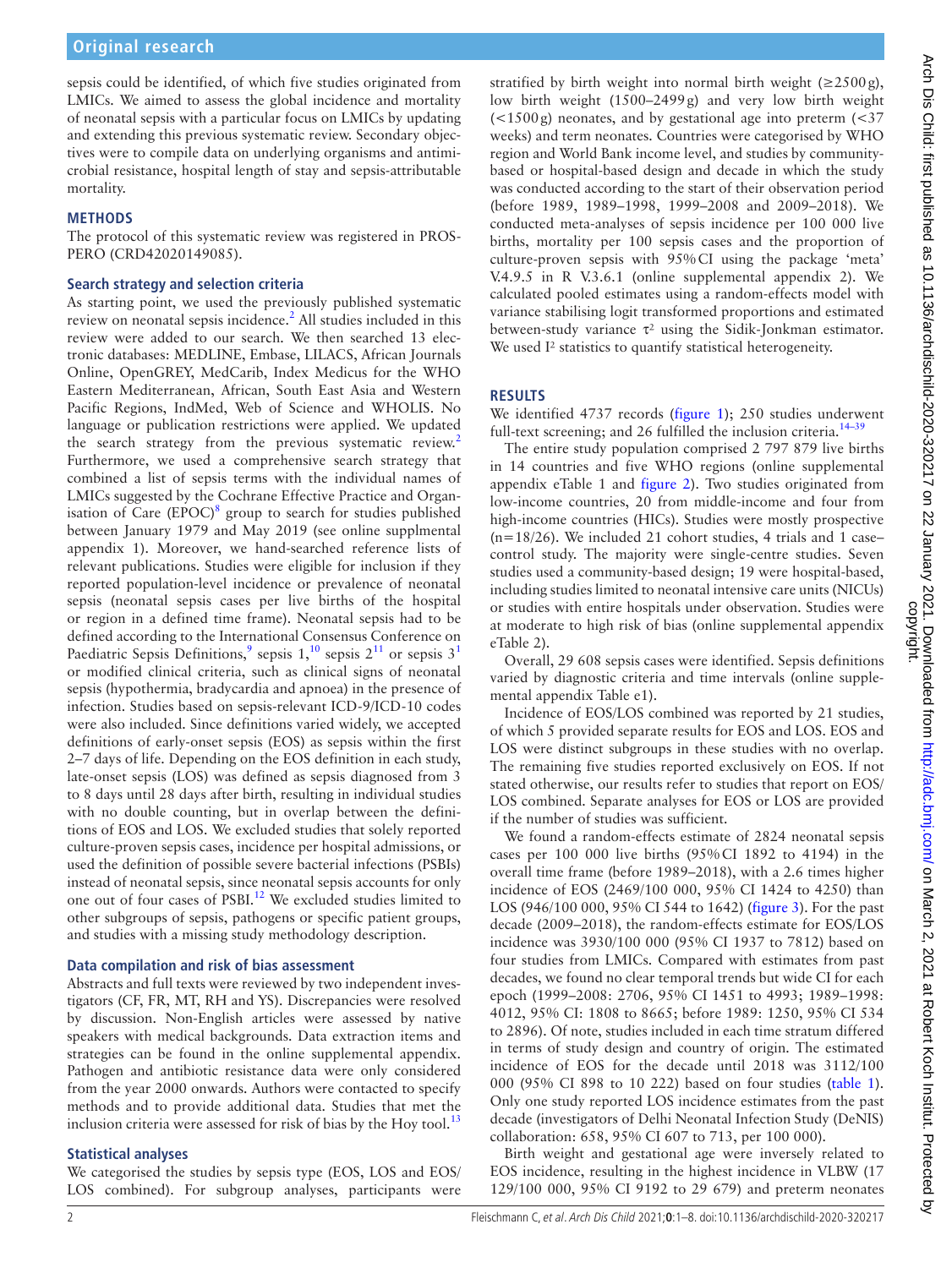

**Figure 1** Flow of study inclusion.

(10 252/100 000, 95% CI 7891 to 13 218) [\(online supplemental](https://dx.doi.org/10.1136/archdischild-2020-320217)  [appendix eFigure 1\)](https://dx.doi.org/10.1136/archdischild-2020-320217).

Incidence estimates were higher in community-based studies (8549/100 000, 95% CI 5520 to 13 011) than in hospitalbased studies (1986/100 000, 95% CI 1350 to 2914) [\(online](https://dx.doi.org/10.1136/archdischild-2020-320217)  [supplemental appendix eFigure 2\)](https://dx.doi.org/10.1136/archdischild-2020-320217). Although the 95% CIs for each income stratum were overlapping, compared with HICs, neonatal sepsis incidence was 1.8-fold higher in middle-income countries and 3.5-fold higher in low-income countries [\(online](https://dx.doi.org/10.1136/archdischild-2020-320217)  [supplemental appendix figure 3\)](https://dx.doi.org/10.1136/archdischild-2020-320217). Incidence was highest in studies from Africa (5244/100 000, 95% CI 2505 to 10 651; [table](#page-4-0) 1).

We observed substantial heterogeneity between studies, even within subgroup analyses.

<span id="page-2-0"></span>Overall, the random-effects estimate for neonatal sepsis case mortality was 17.6% (95% CI 10.3% to 28.6%), and 16.4% (95% CI 9.8 to 26.1) and 9.1% (95% CI 2.1 to 32.5) for EOS and LOS, respectively [\(online supplemental appendix figure 4\)](https://dx.doi.org/10.1136/archdischild-2020-320217). Again we observed substantial heterogeneity (I²≥90%). The investigators of DeNIS collaboration attributed 24% of neonatal deaths to sepsis.<sup>[18](#page-6-14)</sup>

In total, 16 studies reported a proportion of culture-proven sepsis, resulting in a random-effects estimate of 31.8% (95% CI 23.5% to 41.4%) for EOS/LOS combined [\(online supplemental](https://dx.doi.org/10.1136/archdischild-2020-320217) [appendix figure 5](https://dx.doi.org/10.1136/archdischild-2020-320217)). For EOS, lower proportions were reported (11.4%, 95% CI 2.7 to 37.1%) based on six studies than for LOS (27.5%, 95% CI 8.9% to 59.5%) based on three studies. Most commonly identified pathogens were *Staphylococcus aureus* and



<span id="page-2-1"></span>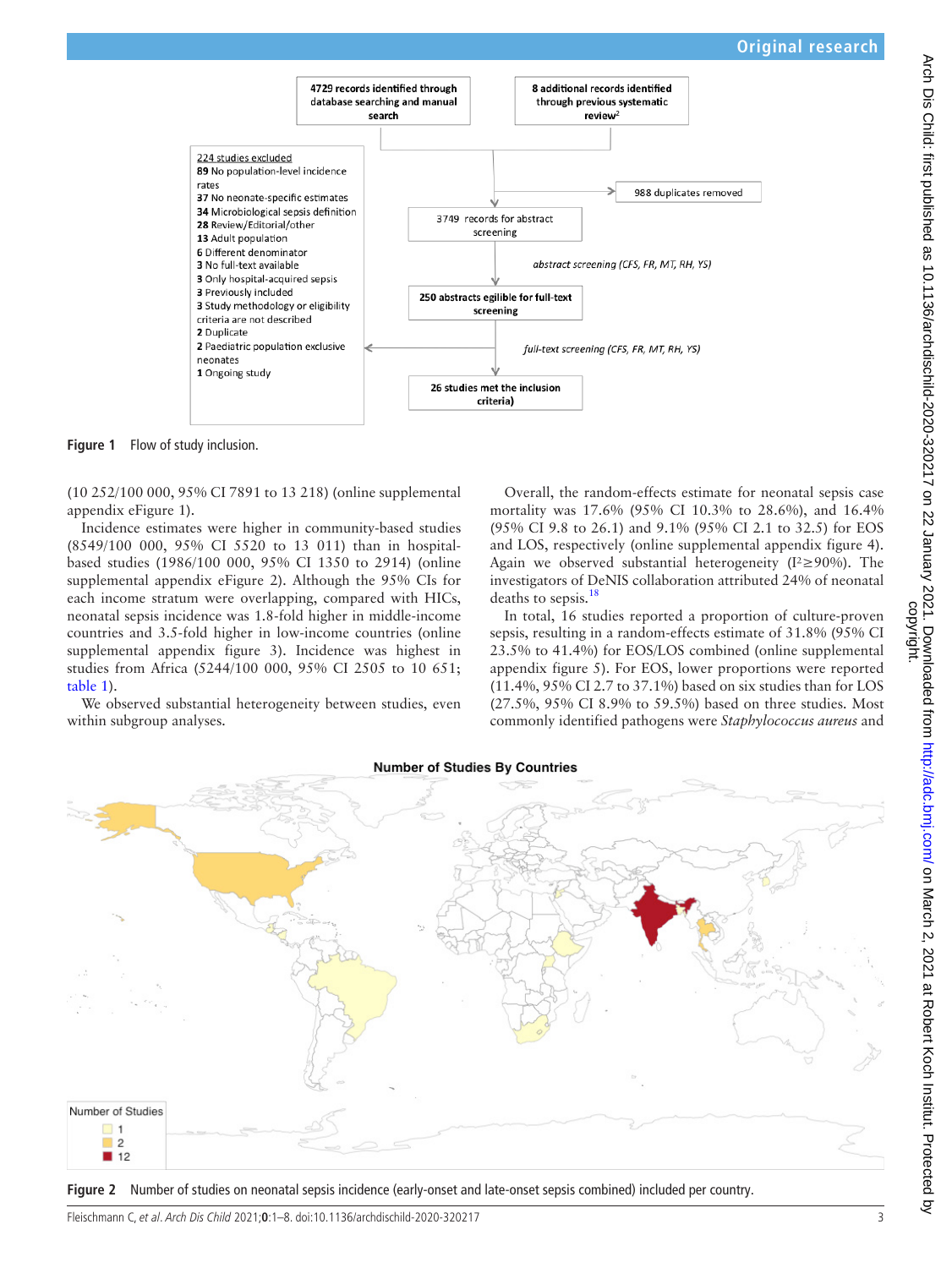| <b>Study and observation period</b>                                                                                                                                                                                                                                                                                                                                                                                                                                                                                                                                                                                                                                                                                                                                                 |                                                                                                                                                                         | <b>Cases Live births</b>                                                                                                                                                                                     | Cases per 100 000 live births Incidence                                                                                                                          |                                                                                                                                                                                                          | 95% CI                                                                                                                                                                                                                                                                                                                                                                                                                                                                                                                                                                                                                                          |
|-------------------------------------------------------------------------------------------------------------------------------------------------------------------------------------------------------------------------------------------------------------------------------------------------------------------------------------------------------------------------------------------------------------------------------------------------------------------------------------------------------------------------------------------------------------------------------------------------------------------------------------------------------------------------------------------------------------------------------------------------------------------------------------|-------------------------------------------------------------------------------------------------------------------------------------------------------------------------|--------------------------------------------------------------------------------------------------------------------------------------------------------------------------------------------------------------|------------------------------------------------------------------------------------------------------------------------------------------------------------------|----------------------------------------------------------------------------------------------------------------------------------------------------------------------------------------------------------|-------------------------------------------------------------------------------------------------------------------------------------------------------------------------------------------------------------------------------------------------------------------------------------------------------------------------------------------------------------------------------------------------------------------------------------------------------------------------------------------------------------------------------------------------------------------------------------------------------------------------------------------------|
| <b>EOS</b><br>Chacko   2000 - 2001<br>Goulart   2004 - 2004<br>Investigators of the DeNIS collaboration   2011 - 2014<br>Kiatchoosakun   2012 - 2013<br>Panigrahi   2002 - 2005<br>Raihana   2013 - 2015<br>Schrag   2004 - 2007<br>Shin   1997 - 1997<br>Shin   1998 - 1998<br>Shin   1999 - 1999<br>Swarnkar   2008 - 2010<br>Turner   2009 - 2012<br>Random effects model<br>Heterogeneity: $I^2 = 100\%$ , $\tau^2 = 0.9737$ , $p = 0$                                                                                                                                                                                                                                                                                                                                          | 36<br>52<br>1351<br>103<br>38<br>4121<br>289<br>300<br>249<br>148<br>72<br>187                                                                                          | 1743<br>1034<br>88636<br>11731<br>12622<br>29172<br>8129<br>7770<br>7986<br>8012<br>3574<br>4173                                                                                                             | $\overline{1}$<br>$\bullet$<br>$\pm$<br>$\ddot{\phantom{0}}$<br>$\mathcal{L}_\mathrm{c}$<br>E.<br>$\pm$<br>$\overline{\mathbb{Z}}$<br>$\pm$<br>$\leftarrow$<br>⇔ | 2065.40<br>5029.01<br>1524.21<br>878.02<br>301.06<br>3555.17<br>3861.00<br>3117.96<br>1847.23<br>2014.55<br>2469.48                                                                                      | [1450.67; 2848.01]<br>[3778.38: 6542.88]<br>[1444.58; 1607.04]<br>[717.21; 1063.85]<br>[213.13; 413.00]<br>14126.56 [13728.75; 14531.53]<br>[3163.22; 3980.86]<br>[3443.57; 4313.49]<br>[2747.70; 3522.93]<br>[1563.76; 2166.44]<br>[1579.52; 2530.34]<br>4481.19 [3873.56; 5153.52]<br>[1423.97; 4249.54]                                                                                                                                                                                                                                                                                                                                      |
| LOS<br>Chacko   2000 - 2001<br>Investigators of the DeNIS collaboration   2011 - 2014<br>Panigrahi   2002 - 2005<br>Schrag   2004 - 2007<br>Shin   1997 - 1997<br>Shin   1998 - 1998<br>Shin   1999 - 1999<br>Random effects model<br>Heterogeneity: $I^2 = 99\%$ , $\tau^2 = 0.5507$ , $p \le 0.01$                                                                                                                                                                                                                                                                                                                                                                                                                                                                                | 29<br>583<br>479<br>34<br>53<br>60<br>58                                                                                                                                | 1743<br>88636<br>12622<br>8129<br>7770<br>7986<br>8012                                                                                                                                                       | $+$<br>$\vert \cdot \vert$<br>$\pm$<br>$\pm$<br>$\pm$<br>$\pm$<br>$\pm$<br>$\Diamond$                                                                            | 1663.80<br>657.75<br>3794.96<br>418.26<br>682.11<br>751.31<br>723.91<br>945.98                                                                                                                           | [1117.03; 2380.81]<br>[605.59; 713.17]<br>[3468.35; 4143.09]<br>[289.82; 583.98]<br>[511.35; 891.28]<br>[573.81; 966.05]<br>[550.14; 934.83]<br>[543.50; 1641.59]                                                                                                                                                                                                                                                                                                                                                                                                                                                                               |
| <b>EOS &amp; LOS</b><br>Bang   1995 - 1996<br>Bang   1996 - 2003<br>Bartlett   1988 - 1989<br>Chacko   2000 - 2001<br>Ghiorahis   1992 - 1993<br>Hartman   2000 - 2000<br>Hartman   2005 - 2005<br>Investigators of the DeNIS collaboration   2011 - 2014<br>Kaushik $\vert - \vert$<br>Kayom   2012 - 2012<br>Khatua   1982 - 1983<br>López   2009 - 2009<br>Martin   1994 - 2002<br>Mondal   1988 - 1989<br>Nazer   1977 - 1977<br>Nazer   1978 - 1978<br>Niswade   2006 - 2007<br>Nnpd Study Group   2000 - 2000<br>Panigrahi   2002 - 2005<br>Pavan Kumar   2013 - 2015<br>Schrag   2004 - 2007<br>Shin   1997 - 1997<br>Shin   1998 - 1998<br>Shin   1999 - 1999<br>Watson   1995 - 1995<br>Random effects model<br>Heterogeneity: $I^2 = 100\%$ , $\tau^2 = 1.0755$ , $p = 0$ | 130<br>552<br>16<br>65<br>225<br>4932<br>8982<br>1934<br>62<br>35<br>92<br>1286<br>600<br>50<br>5<br>17<br>96<br>1899<br>517<br>107<br>323<br>353<br>309<br>206<br>2280 | 763<br>5268<br>329<br>1743<br>6729<br>914398<br>925537<br>88636<br>2063<br>317<br>8386<br>43933<br>12000<br>3228<br>1652<br>1710<br>1087<br>49964<br>12622<br>3114<br>8129<br>7770<br>7986<br>8012<br>632819 | 罼<br>ш<br>$\Box$<br><b>KI</b><br>田<br>$\Box$<br>手<br>÷<br>품<br>G<br>÷<br>5000 10000 15000 20000                                                                  | 3729.20<br>3343.74<br>539.37<br>970.46<br>2181.96<br>1097.07<br>2927.18<br>5000.00<br>1548.95<br>302.66<br>994.15<br>3800.74<br>4096.02<br>3436.10<br>3973.43<br>4543.11<br>3869.27<br>2571.14<br>360.29 | 17038.01 [14436.34; 19897.30]<br>10478.36 [9663.87; 11336.92]<br>4863.22 [2804.96; 7777.58]<br>[2889.68; 4728.70]<br>[2927.09: 3801.42]<br>[524.46; 554.60]<br>[950.59; 990.64]<br>[2086.78; 2280.28]<br>3005.33 [2311.77; 3836.30]<br>11041.01 [7811.98; 15019.88]<br>[ 885.28; 1343.78]<br>[2771.54; 3089.09]<br>[4616.84; 5405.17]<br>[1151.79; 2037.05]<br>[98.34; 704.89]<br>[580.17; 1586.98]<br>8831.65 [7212.05; 10677.98]<br>[ 3634.76; 3972.11]<br>[3756.92, 4456.50]<br>[2824.33; 4137.21]<br>[3559.22, 4421.03]<br>[4090.77; 5029.94]<br>[3456.93; 4315.69]<br>[2235.68; 2941.68]<br>[345.68; 375.36]<br>2823.78 [1892.20; 4194.38] |

<span id="page-3-0"></span>**Figure 3** Incidence of neonatal sepsis (EOS, late-onset sepsis, and EOS/LOS combined) per 100 000 live births by sepsis type. EOS, early-onset sepsis; LOS, late-onset sepsis.

*Klebsiella* spp [\(online supplemental appendix table 3](https://dx.doi.org/10.1136/archdischild-2020-320217)). Results on antimicrobial resistance, which was reported in 3 out of 16 studies, are presented in [online supplemental appendix table 3](https://dx.doi.org/10.1136/archdischild-2020-320217).

## **DISCUSSION**

Our estimates confirm that neonatal sepsis is an important contributor to neonatal morbidity worldwide, with a higher burden in LMICs. Based on the available evidence of 26 studies from 14 countries, we found an incidence of 2824 neonatal sepsis cases per 100 000 live births in the overall time frame. Mortality was 17.6%. The incidence estimate was 1.4-fold higher in the past decade (2009–2018, 3930/100 000 live births), but this estimate was exclusively relying on LMIC data, which might be one reason for the higher incidence. No recent data from HIC could be identified, indicating gaps in epidemiological research on neonatal sepsis all over the world. The overall incidence and mortality for neonatal sepsis was higher than the estimates for EOS and LOS. This could be explained

by inclusion of different studies in the three meta-analyses. Incidence of EOS was higher in risk groups, such as LBW, VLBW and preterm infants. In our analyses, the observed population-level incidence of neonatal sepsis was more than four times higher in community-based compared with hospital-based studies. This may reflect high rates of mothers delivering outside a healthcare facility without a skilled birth attendant, unsterile cord care practices, reduced access to healthcare facilities and lower care seeking behaviours $40$  in LMICs, where the included communitybased studies originated from. On the other hand, hospitalisation, improved survival of preterm newborns and use of invasive devices increase the incidence of nosocomial LOS cases, espe-cially in HIC.<sup>[41 42](#page-7-1)</sup>

Our most recent results of neonatal sepsis incidence in the past decade (2009–2018) indicate an approximately four times higher number of global neonatal sepsis cases than the GBD estimates (3930 vs 937 cases per 100 000), likely due to different methodologies, such as varying case definitions, data collection methods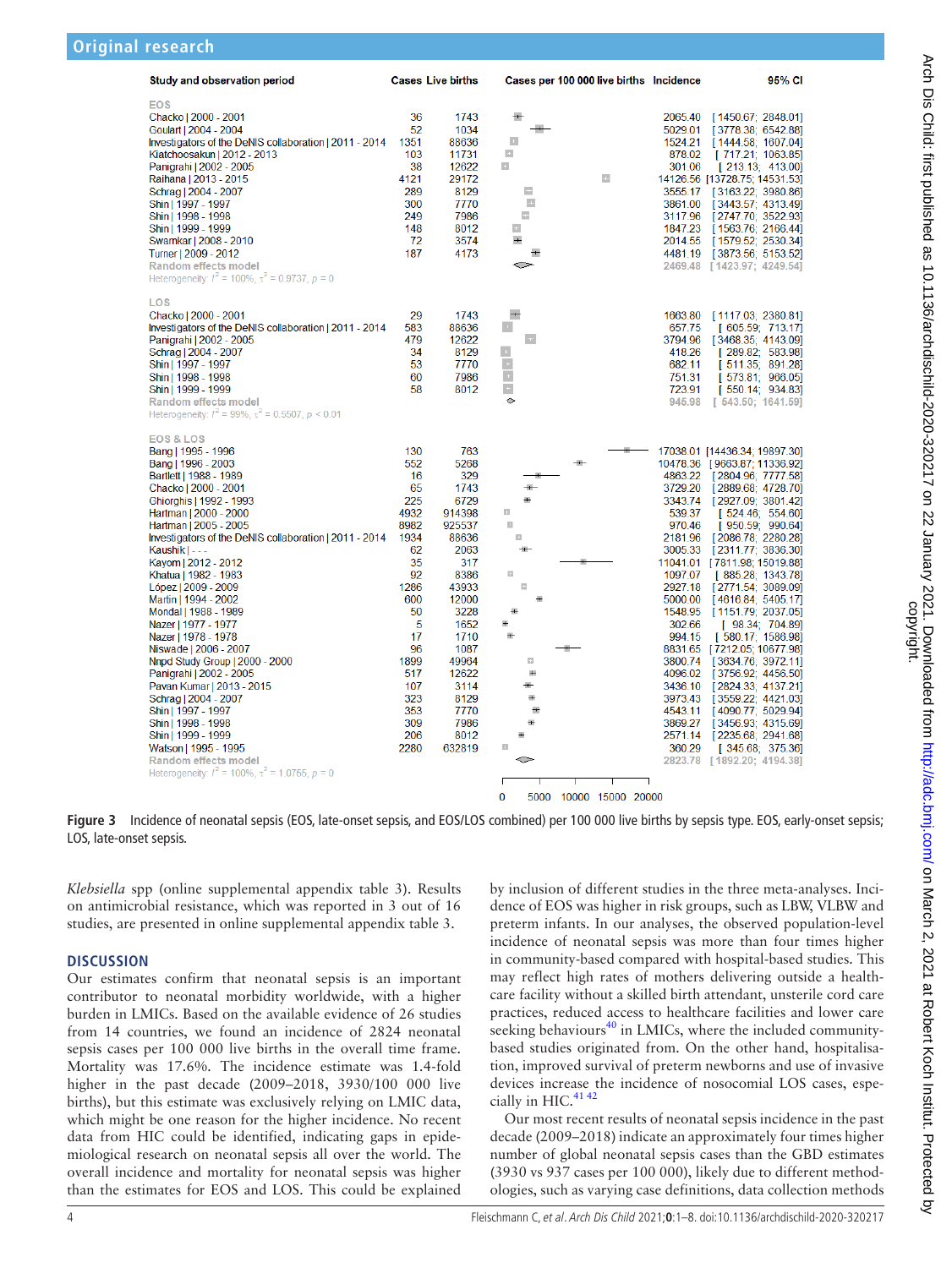<span id="page-4-0"></span>

| Meta-analysis estimates and heterogeneity<br>Table 1 |                 |                         |                                                                                                     |                          |  |  |  |  |
|------------------------------------------------------|-----------------|-------------------------|-----------------------------------------------------------------------------------------------------|--------------------------|--|--|--|--|
| Sepsis type                                          | Subgroup        | Incidence estimates (n) | <b>MA: incidence</b><br>Random-effects estimates (cases per 100 000 live births) 1 <sup>2</sup> (%) |                          |  |  |  |  |
| By date                                              |                 |                         |                                                                                                     |                          |  |  |  |  |
| EOS+LOS                                              | Before 1989     | 5                       | 1250.0 (534.4 to 2895.7)                                                                            | 90.9                     |  |  |  |  |
|                                                      | 1989-1998       | 8                       | 4012.4 (1808.5 to 8665.4)                                                                           | 99.9                     |  |  |  |  |
|                                                      | 1999-2008       | 8                       | 2706.3 (1450.9 to 4993.0)                                                                           | 99.9                     |  |  |  |  |
|                                                      | 2009-2018       | 4                       | 3930.4 (1936.9 to 7812.1)                                                                           | 98.1                     |  |  |  |  |
| EOS                                                  | Before 1989     |                         |                                                                                                     | $-$                      |  |  |  |  |
|                                                      | 1989-1998       | $\overline{2}$          | 3476.0 (2841.9 to 4245.3)                                                                           | 84.5                     |  |  |  |  |
|                                                      | 1999-2008       | 6                       | 1878.2 (863.7 to 4035.7)                                                                            | 98.0                     |  |  |  |  |
|                                                      | 2009-2018       | $\overline{4}$          | 3112.3 (898.2 to 10 222.1)                                                                          | 99.9                     |  |  |  |  |
| LOS                                                  | Before 1989     | ÷,                      |                                                                                                     | $\overline{\phantom{0}}$ |  |  |  |  |
|                                                      | 1989-1998       | $\overline{2}$          | Singe-study estimate: 718 (595.7 to 865.1)                                                          | 0.0                      |  |  |  |  |
|                                                      | 1999-2008       | 4                       | 1189.2 (458.0 to 3052.0)                                                                            | 99.0                     |  |  |  |  |
|                                                      | 2009-2018       | 1                       | Single-study estimate: 657.8 (606.6 to 713.2)                                                       | $\overline{\phantom{0}}$ |  |  |  |  |
| By patient subgroup                                  |                 |                         |                                                                                                     |                          |  |  |  |  |
| EOS+LOS                                              | <b>NBW</b>      | $\overline{2}$          | 2430.1 (1164.4 to 5001.7)                                                                           | 92.5                     |  |  |  |  |
|                                                      | LBW             | $\overline{2}$          | 7475.1 (5857.0 to 9495.1)                                                                           | 11.1                     |  |  |  |  |
|                                                      | <b>VLBW</b>     | 1                       | Single-study estimate: 31 428.6 (18 335.2 to 48 337.7)                                              | $\overline{\phantom{0}}$ |  |  |  |  |
|                                                      | Term            | 1                       | Single-study estimate: 3593.4 (3202.9 to 4029.5)                                                    |                          |  |  |  |  |
|                                                      | Preterm         | 1                       | Single-study estimate: 13 592.2 (10 202.5 to 17 883.9)                                              |                          |  |  |  |  |
| EOS                                                  | <b>NBW</b>      | $\overline{3}$          | 818.1 (204.5 to 3213.9)                                                                             | 96.6                     |  |  |  |  |
|                                                      | <b>LBW</b>      | 3                       | 5421.5 (3706.5 to 7865.0)                                                                           | 76.8                     |  |  |  |  |
|                                                      | <b>VLBW</b>     | 3                       | 17 128.8 (9192.1 to 29 678.5)                                                                       | 74.7                     |  |  |  |  |
|                                                      | Term            | 3                       | 821.3 (200.5 to 3300.2)                                                                             | 97.1                     |  |  |  |  |
|                                                      | Preterm         | $\overline{3}$          | 10 251.7 (7890.8 to 13 217.7)                                                                       | 57.2                     |  |  |  |  |
| LOS                                                  | <b>NBW</b>      | 0                       |                                                                                                     |                          |  |  |  |  |
|                                                      | LBW             | 1                       | Single-study estimate: 517.2 (166.9 to 1591.1)                                                      |                          |  |  |  |  |
|                                                      | <b>VLBW</b>     | 1                       | Single-study estimate: 1388.9 (86.3 to 18 672.7)                                                    |                          |  |  |  |  |
|                                                      | Term            | 0                       |                                                                                                     |                          |  |  |  |  |
|                                                      | Preterm         | 1                       | Single-study estimate: 323.6 (45.6 to 2260.0)                                                       | $\overline{\phantom{0}}$ |  |  |  |  |
| By WHO region                                        |                 |                         |                                                                                                     |                          |  |  |  |  |
| EOS+LOS                                              | AFR             | 3                       | 5243.6 (2504.6 to 10 650.6)                                                                         | 95.5                     |  |  |  |  |
|                                                      | PAR             | 6                       | 1541.6 (613.5 to 3819.8)                                                                            | 99.9                     |  |  |  |  |
|                                                      | SEAR            | 11                      | 4005.1 (2438.5 to 6511.2)                                                                           | 99.4                     |  |  |  |  |
|                                                      | EMR             | 2                       | 585.5 (192.8 to 1764.1)                                                                             | 81.8                     |  |  |  |  |
|                                                      | <b>WPR</b>      | 3                       | 3573.9 (2570.8 to 4948.6)                                                                           | 95.5                     |  |  |  |  |
| EOS                                                  | <b>AFR</b>      | $\mathbf{1}$            | Single-study estimate: 3555.2 (3173.9 to 3980.4)                                                    |                          |  |  |  |  |
|                                                      | PAR             |                         | Single-study estimate: 5029.0 (3852.2; 6540.9)                                                      |                          |  |  |  |  |
|                                                      | <b>SEAR</b>     | $\overline{7}$          | 1991.8 (795.0 to 4901.0)                                                                            | 99.9                     |  |  |  |  |
|                                                      | EMR             | $\pmb{0}$               |                                                                                                     |                          |  |  |  |  |
|                                                      | <b>WPR</b>      | $\overline{3}$          | 2824.4(1843.9; 4303.6)                                                                              | 96.4                     |  |  |  |  |
| LOS                                                  |                 |                         | NА                                                                                                  |                          |  |  |  |  |
| By World Bank income level                           |                 |                         |                                                                                                     |                          |  |  |  |  |
| EOS+LOS                                              | Low             | $\overline{2}$          | 6086.4 (1843.1 to 18 280.0)                                                                         | 97.8                     |  |  |  |  |
|                                                      | Middle          | $16\,$                  | 3195.3 (1991.2 to 5089.7)                                                                           | 99.2                     |  |  |  |  |
|                                                      | High            | $\overline{7}$          | 1722.3 (769.2 to 3810.7)                                                                            | 99.9                     |  |  |  |  |
| EOS                                                  | Low             | $\pmb{0}$               | $\overline{\phantom{0}}$                                                                            | $\overline{\phantom{0}}$ |  |  |  |  |
|                                                      | Middle          | 9                       | 2359.3 (1131.6 to 4853.6)                                                                           | 99.9                     |  |  |  |  |
|                                                      | High            | 3                       |                                                                                                     | 96.4                     |  |  |  |  |
| LOS                                                  |                 |                         | 2824.4 (1843.9 to 4303.6)                                                                           |                          |  |  |  |  |
|                                                      |                 |                         | ΝA                                                                                                  |                          |  |  |  |  |
| By study setting                                     |                 |                         |                                                                                                     |                          |  |  |  |  |
| EOS+LOS                                              | Community-based | 6                       | 8549.3 (5520.3; 13 011.5)                                                                           | 98.7                     |  |  |  |  |
|                                                      | Hospital-based  | 19                      | 1986.5 (1350.0 to 2914.1)                                                                           | 99.9                     |  |  |  |  |
| EOS                                                  | Community-based | $\overline{2}$          | 2187.2(44.6; 52 848.4)                                                                              | 99.8                     |  |  |  |  |
|                                                      | Hospital-based  | 10                      | 2518.7 (1792.1 to 3529.5)                                                                           | 98.5                     |  |  |  |  |
| LOS                                                  |                 |                         | NA                                                                                                  |                          |  |  |  |  |

AFR, African Region; EMR, Eastern Mediterranean Region; EOS, early-onset sepsis; LBW, low birth weight; LOS, late-onset sepsis; MA, meta-analysis; NA, not applicable; NBW, normal birth weight; PAR, Region of the Americas; SEAR, South-East Asia Region; VLBW, very low birth weight; WPR, Western Pacific Region.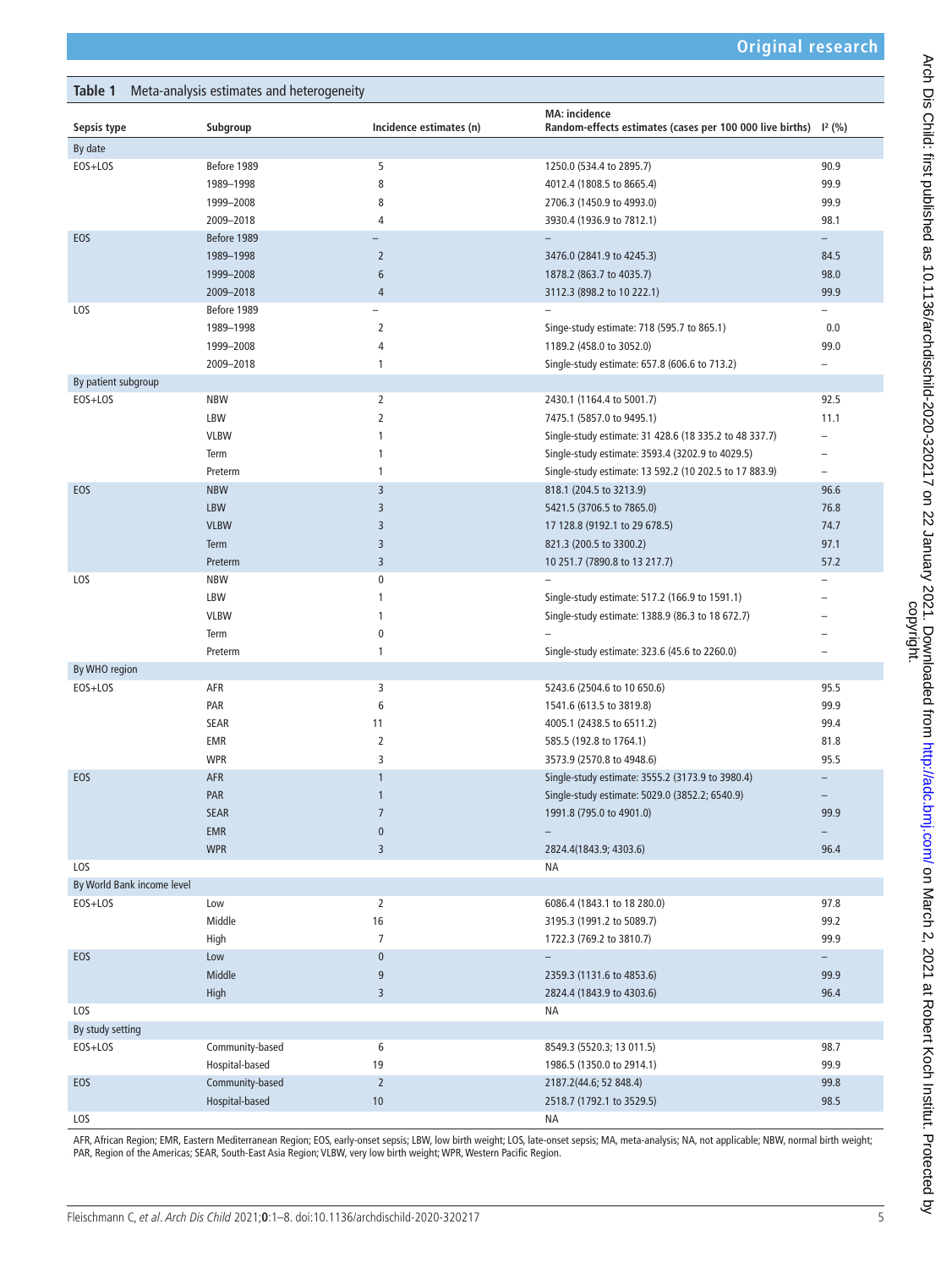and data inputs from different countries. Extrapolations from our findings must be interpreted with caution since the included studies may not be representative of the global population and carry a moderate to high risk of bias. Contrary to most studies that we included in our review, cases of pneumonia are captured in the GBD modelling of pneumonia as a separate entity, but not as neonatal sepsis cases, $3$  which is a major methodological difference. Furthermore, the GBD study used more recent data to compute estimates for the year 2017, while our most recent estimates refer to the past decade  $(2009-2018).$ <sup>[3](#page-6-2)</sup> The recent GBD study, which used another methodology to assess sepsisassociated deaths and hospital incidence of sepsis, estimated 20.3million incident sepsis cases in children aged <5 years per year.<sup>43</sup> The authors did not present specific data on neonatal sepsis. However, given that neonates account for approximately two out of three sepsis cases in children aged  $\lt$  5 years, <sup>17</sup> the estimated incidence is likely higher than those in previous GBD studies.

Approximately one-third of infections were culture-proven with *S. aureus* and *Klebsiella* spp as the most common causative pathogens. However, in most studies that reported aetiology, the assessments of causative pathogens were based on only a low number of isolates or originated from single-centre studies. A cautious interpretation of these results is therefore necessary, other systematic reviews with a scope on aetiology and antibiotic susceptibility could compile more evidence.<sup>[44 45](#page-7-3)</sup> Susceptibility testing results were reported too seldomly and may be outdated, and the data are too heterogeneous to draw conclusions.

The extended search strategy identified 17 additional studies from LMICs and 1 additional study from an HIC. In general, systematic reviews that lack information from LMICs may benefit from a broader search strategy but inclusion of specific LMIC country names, and filters for LMIC as proposed by the EPOC group. We included data from seven community-based studies that followed up a large number of newborns in partly rural regions by trained village health workers/teams and are of particular value to better understand the neonatal sepsis epidemiology in remote and rural community settings in low-income countries.

Major knowledge gaps on the population-based epidemiology of neonatal sepsis remain in most countries, particularly, but not exclusively, in LMICs. Reasons for this may be the lack of a robust research infrastructure, formal healthcare systems<sup>46</sup> or prioritisation of other important healthcare issues. Furthermore, several large observational studies that target severe neonatal infections did not meet our inclusion criteria either due of their scope or the inclusion criteria.

There are limitations of our study. First, the studies we included may not be representative of the global population for several reasons. Data inputs were from 14 countries from five WHO regions; thus information on the majority of countries and the European WHO region was not included. Numerous studies only reported the incidence of NICU-treated or hospital-treated neonatal sepsis, which may underestimate the incidence of neonatal sepsis by excluding diseased infants outside the hospital setting. This is of particular relevance in LMICs, where a considerable number of births occur outside the hospital $47$  and healthcare seeking for sick neonates may be  $\text{low}^{40}$  Furthermore, most hospital-based studies were performed in tertiary care hospitals, which deliver higher quality of care compared with community hospitals, where a large number of neonates may seek care in some contexts. Second, we cannot judge on temporal trends as the number of studies in the respective time strata was low. Thus, differences in incidence estimates depending on the years of

observation may be also explained by the fact that studies originated from different regions and used study designs with limited comparability. Third, the included studies were at moderate to high risk of bias, mainly due to the aforementioned lack of representativeness and a reliable case definition. Fourth, we observed high between-study heterogeneity, possibly due to differing study designs, settings and observation periods. The pooled estimates include population-level estimates from community-based studies, as well as NICU-based and hospital-based studies from facilities of different levels of care. General access, capacities and admission policies may differ between NICUs and countries. Heterogeneity may also be driven by different definitions. Applied sepsis definitions are mostly adaptations of the clinical consensus criteria,<sup>[9](#page-6-8)</sup> such as when laboratory testing was unavailable, $31$  or relied on selected clinical symptoms of neonatal sepsis. Currently, there is no sepsis definition for the neonatal age group in line with the current sepsis definition, $48$  which can be applied in all resource settings and also in preterm neonates. That leads to wide variations of existing neonatal sepsis definitions $49$  and hampers the comparability of sepsis epidemiology studies. In our review, we accepted a wide range of definitions, including those based on clinical criteria, to not exclude studies from LMICs. We pooled estimates from all included studies to gather all available evidence on the epidemiology of neonatal sepsis. Fifth, the underlying causes of death in these neonates were not reported except in one of the included studies, which concluded a sepsisattributable mortality rate of 24%. The remaining studies referred to the proportion of patients with neonatal sepsis who died, but the cause of death was not specified. Finally, while our systematic review and pooled estimates consider only live births, globally, one out of four stillbirths are attributed to infection,  $50$ adding substantially to the overall burden of perinatal deaths that are due to sepsis.

The limitations identified by our study highlight the need to increase and improve epidemiological research on neonatal sepsis. A crucial prerequisite is the establishment of a harmonised definition and validated diagnostic criteria for neonatal sepsis applicable in all resource settings and in preterm neonates. Furthermore, a standardisation of study designs and reporting, for example, in line with the Strengthening the Reporting of Observational Studies in Epidemiology for Newborn Infection checklist, is important. $51$  Further investments in epidemiological research infrastructure and capacity in both LMICs and HICs are needed in order to improve surveillance of neonatal sepsis, particularly in communitybased designs. Having robust methodologies to measure the burden of neonatal sepsis will be extremely useful to assess the effect of urgently needed interventions to prevent it. Indeed, a lot needs to be done yet to prevent infections in neonates and to reduce the frequency of their evolution to sepsis complications. The WHO issued recommendations on key prevention and control measures both in the community and hospital setting and improved early recognition and timely and appropriate treatment of neonatal sepsis, as well as recommendations for early essential newborn care.  $52-55$  This includes, among others, exclusive breast feeding, skin-to-skin contact with the mother from birth, the empirical antibiotic treatment of neonates with signs of severe infection/sepsis (eg, fast breathing) and education of families on the recognition of signs of neonatal sepsis by trained community health workers.<sup>54 55</sup> Given that approximately one quarter of neonatal deaths is related to infection and sepsis, progress in reducing the burden of neonatal sepsis is critical to reduce global child mortality and of high public health relevance.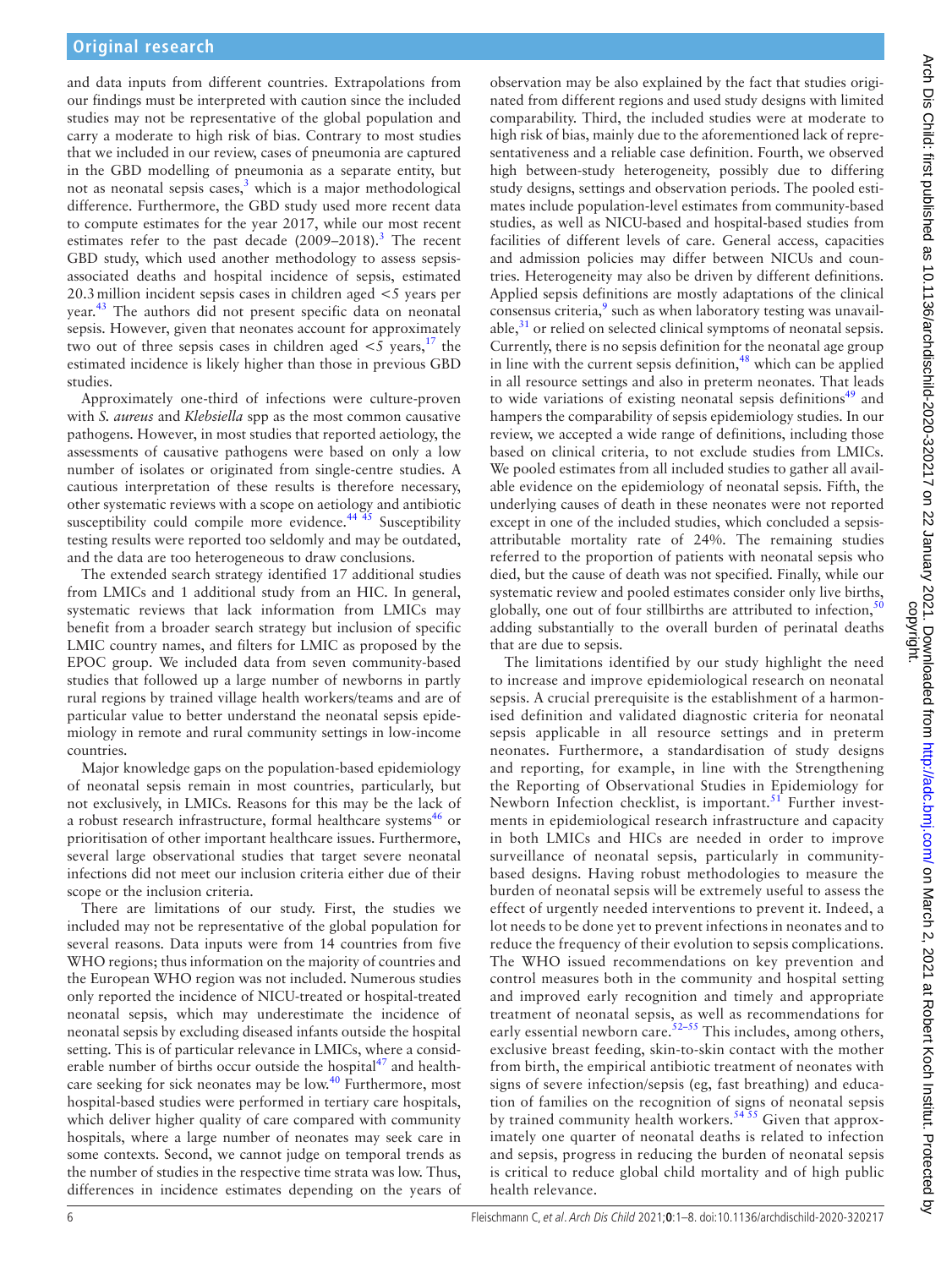#### **Author affiliations**

<sup>1</sup> Center for Sepsis Control and Care, Jena University Hospital, Jena, Germany <sup>2</sup>Institute of Infectious Diseases and Infection Control, Jena University Hospital, Jena, Germany

<sup>3</sup>Department of Infectious Disease Epidemiology, Robert Koch Institute, Berlin, Berlin, Germany

<sup>4</sup>Postgraduate Training for Applied Epidemiology (PAE), Robert Koch Institute, Berlin, Germany

<sup>5</sup>European Programme for Intervention Epidemiology Training (EPIET), European Centre for Disease Prevention and Control (ECDC), Stockholm, Sweden

<sup>6</sup>Infection Prevention and Control Hub, Integrated Health Services, World Health Organization HQ, Geneva, GE, Switzerland

<sup>7</sup> Institute of General Practice and Family Medicine, Jena University Hospital, Jena, Germany

<sup>8</sup>University of British Columbia and British Columbia Children's Hospital, Vancouver, British Columbia, Canada

<sup>9</sup>Institute for Medical Statistics, Computer Science and Data Science, Jena University Hospital, Jena, Germany

<sup>10</sup>Department of Anesthesiology and Operative Intensive Care Medicine (CCM, CVK), Charité Universitätsmedizin Berlin, corporate member of Freie Universität Berlin, Humboldt-Universität zu Berlin, Berlin, Germany

**Acknowledgements** We thank all authors who provided further details and clarifications of their studies. We thank Liuqing Tong for providing language support for a Chinese publication and Christian Winter, Norman Rose, as well as Angelina Taylor for their valuable comments.

**Contributors** CF, FR, AC, BA, NK, KR and TE designed the study. CF, FR, RH, MT and YS conducted the literature review, and performed data extraction and the risk of bias assessment. FR performed the statistical analysis. PS and RM advised on the statistical analyses. CF and FR drafted the manuscript. All authors revised the review for important intellectual content and contributed to the writing of the manuscript.

**Funding** The WHO provided funding for this study and contributed to the study design, data extraction and interpretation, as well as writing of the manuscript.

**Disclaimer** The opinions expressed in this Article are those of the authors and do not reflect the official position of WHO. WHO takes no responsibility for the information provided or the views expressed in this article.

**Map disclaimer** The depiction of boundaries on this map does not imply the expression of any opinion whatsoever on the part of BMJ (or any member of its group) concerning the legal status of any country, territory, jurisdiction or area or of its authorities. This map is provided without any warranty of any kind, either express or implied.

**Competing interests** CF received grants from the German Federal Ministry of Education and Research (BMBF) via the Center for Sepsis Control and Care (FKZ: 01EO1002 and 01EO1502) and from the Innovation Funds of the German Government (FKZ 01VSF17010). The other authors declared no competing interests.

**Patient consent for publication** Not required.

**Provenance and peer review** Not commissioned; externally peer reviewed.

**Data availability statement** Data are available upon reasonable request. The datasets analysed during the current study are available from the corresponding author on reasonable request. The software codes used during the current study are available in online supplemental file 2.

**Supplemental material** This content has been supplied by the author(s). It has not been vetted by BMJ Publishing Group Limited (BMJ) and may not have been peer-reviewed. Any opinions or recommendations discussed are solely those of the author(s) and are not endorsed by BMJ. BMJ disclaims all liability and responsibility arising from any reliance placed on the content. Where the content includes any translated material, BMJ does not warrant the accuracy and reliability of the translations (including but not limited to local regulations, clinical guidelines, terminology, drug names and drug dosages), and is not responsible for any error and/or omissions arising from translation and adaptation or otherwise.

**Open access** This is an open access article distributed in accordance with the Creative Commons Attribution 4.0 Unported (CC BY 4.0) license, which permits others to copy, redistribute, remix, transform and build upon this work for any purpose, provided the original work is properly cited, a link to the licence is given, and indication of whether changes were made. See: [https://creativecommons.org/](https://creativecommons.org/licenses/by/4.0/) [licenses/by/4.0/.](https://creativecommons.org/licenses/by/4.0/)

#### **ORCID iDs**

Carolin Fleischmann<http://orcid.org/0000-0002-1104-3191> Felix Reichert<http://orcid.org/0000-0003-3205-3513> Alessandro Cassini<http://orcid.org/0000-0002-7973-6445> Robby Markwart<http://orcid.org/0000-0003-0338-3433> Marc Tröndle<http://orcid.org/0000-0002-2364-8112>

Niranjan Kissoon <http://orcid.org/0000-0001-8847-9973> Peter Schlattmann<http://orcid.org/0000-0001-7420-7707> Konrad Reinhart<http://orcid.org/0000-0002-8012-6548>

#### **REFERENCES**

- <span id="page-6-0"></span>1 Singer M, Deutschman CS, Seymour CW, et al. The third International consensus definitions for sepsis and septic shock (Sepsis-3). [JAMA](http://dx.doi.org/10.1001/jama.2016.0287) 2016;315:801–10.
- <span id="page-6-1"></span>2 Fleischmann-Struzek C, Goldfarb DM, Schlattmann P, et al. The global burden of paediatric and neonatal sepsis: a systematic review. [Lancet Respir Med](http://dx.doi.org/10.1016/S2213-2600(18)30063-8) 2018;6:223–30.
- <span id="page-6-2"></span>3 GBD 2017 Disease and Injury Incidence and Prevalence Collaborators. Global, regional, and national incidence, prevalence, and years lived with disability for 354 diseases and injuries for 195 countries and territories, 1990-2017: a systematic analysis for the global burden of disease study 2017. [Lancet](http://dx.doi.org/10.1016/S0140-6736(18)32279-7) 2018;392:1789–858.
- <span id="page-6-3"></span>4 GBD 2017 Causes of Death Collaborators. Global, regional, and national agesex-specific mortality for 282 causes of death in 195 countries and territories, 1980-2017: a systematic analysis for the global burden of disease study 2017. [Lancet](http://dx.doi.org/10.1016/S0140-6736(18)32203-7) 2018;392:1736–88.
- <span id="page-6-4"></span>5 GBD 2013 Mortality and Causes of Death Collaborators. Global, regional, and national age-sex specific all-cause and cause-specific mortality for 240 causes of death, 1990-2013: a systematic analysis for the global burden of disease study 2013. [Lancet](http://dx.doi.org/10.1016/S0140-6736(14)61682-2) 2015;385:117–71.
- <span id="page-6-5"></span>6 Nwankwor OC, McKelvie B, Frizzola M, et al. A national survey of resources to address sepsis in children in tertiary care centers in Nigeria. [Front Pediatr](http://dx.doi.org/10.3389/fped.2019.00234) 2019;7:234.
- <span id="page-6-6"></span>7 Ranjeva SL, Warf BC, Schiff SJ. Economic burden of neonatal sepsis in sub-Saharan Africa. [BMJ Glob Health](http://dx.doi.org/10.1136/bmjgh-2017-000347) 2018;3:e000347.
- <span id="page-6-7"></span>8 Cochrane effective practice and organisation of care (EPOC) group. LMIC filters. Available:<https://epoc.cochrane.org/lmic-filters>
- <span id="page-6-8"></span>9 Goldstein B, Giroir B, Randolph A, et al. International pediatric sepsis consensus conference: definitions for sepsis and organ dysfunction in pediatrics. Pediatr Crit Care [Med](http://dx.doi.org/10.1097/01.PCC.0000149131.72248.E6) 2005;6:2–8.
- <span id="page-6-9"></span>10 Bone RC, Balk RA, Cerra FB, et al. Definitions for sepsis and organ failure and guidelines for the use of innovative therapies in sepsis. The ACCP/SCCM consensus conference Committee. American College of chest Physicians/Society of critical care medicine. [Chest](http://dx.doi.org/10.1378/chest.101.6.1644) 1992;101:1644–55.
- <span id="page-6-10"></span>11 Levy MM, Fink MP, Marshall JC, et al. 2001 SCCM/ESICM/ACCP/ATS/SIS international sepsis definitions conference. [Crit Care Med](http://dx.doi.org/10.1097/01.CCM.0000050454.01978.3B) 2003;31:1250-6.
- <span id="page-6-11"></span>12 Seale AC, Blencowe H, Zaidi A, et al. Neonatal severe bacterial infection impairment estimates in South Asia, sub-Saharan Africa, and Latin America for 2010. [Pediatr Res](http://dx.doi.org/10.1038/pr.2013.207) 2013;74 Suppl 1:73–85.
- <span id="page-6-12"></span>13 Hoy D, Brooks P, Woolf A, et al. Assessing risk of bias in prevalence studies: modification of an existing tool and evidence of interrater agreement. *[J Clin Epidemiol](http://dx.doi.org/10.1016/j.jclinepi.2011.11.014)* 2012;65:934–9.
- <span id="page-6-13"></span>14 Chacko B, Sohi I. Early onset neonatal sepsis. [Indian J Pediatr](http://dx.doi.org/10.1007/BF02760574) 2005;72:23-6.
- 15 Ghiorghis B. Neonatal sepsis in Addis Ababa, Ethiopia: a review of 151 bacteremic neonates. [Ethiop Med J](http://www.ncbi.nlm.nih.gov/pubmed/9558755) 1997;35:169-76.
- 16 Goulart AP, Valle CF, Dal-Pizzol F, et al. [Risk factors for early-onset neonatal sepsis in Brazilian public hospital short-title: early-onset neonatal sepsis]. [Rev Bras Ter Intensiva](http://www.ncbi.nlm.nih.gov/pubmed/25316638) 2006;18:148–53.
- <span id="page-6-15"></span>17 Hartman ME, Linde-Zwirble WT, Angus DC, et al. Trends in the epidemiology of pediatric severe sepsis\*. [Pediatr Crit Care Med](http://dx.doi.org/10.1097/PCC.0b013e3182917fad) 2013;14:686–93.
- <span id="page-6-14"></span>18 Investigators of the Delhi Neonatal Infection Study (DeNIS) collaboration. Characterisation and antimicrobial resistance of sepsis pathogens in neonates born in tertiary care centres in Delhi, India: a cohort study. [Lancet Glob Health](http://dx.doi.org/10.1016/S2214-109X(16)30148-6) 2016;4:e752–60.
- 19 Kaushik SL, Parmar VR, Grover N, et al. Neonatal sepsis in hospital born babies. J [Commun Dis](http://www.ncbi.nlm.nih.gov/pubmed/10093419) 1998;30:147–52.
- 20 Khatua SP, Das AK, Chatterjee BD, et al. Neonatal septicemia. [Indian J Pediatr](http://dx.doi.org/10.1007/BF02749537) 1986;53:509–14.
- 21 Kiatchoosakun P, Jirapradittha J, Sirikarn P, et al. Early-Onset neonatal sepsis and antibiotic use in northeast Thailand. [Am J Perinatol](http://dx.doi.org/10.1055/s-0038-1676829) 2019;36:1295–303.
- 22 López S, Wong Y, Urbina L, et al. Quality in practice: preventing and managing neonatal sepsis in Nicaragua. [Int J Qual Health Care](http://dx.doi.org/10.1093/intqhc/mzt060) 2013;25:599–605.
- 23 Martin TC, Adamson J, Dickson T, et al. Does group B streptococcal infection contribute significantly to neonatal sepsis in Antigua and Barbuda? [West Indian Med](http://www.ncbi.nlm.nih.gov/pubmed/18646492)  [J](http://www.ncbi.nlm.nih.gov/pubmed/18646492) 2007;56:498–501.
- 24 Mondal GP, Raghavan M, Bhat BV, et al. Neonatal septicaemia among inborn and outborn babies in a referral hospital. *[Indian J Pediatr](http://dx.doi.org/10.1007/BF02750936)* 1991:58:529-33.
- 25 Nazer H. Neonatal septicaemia at the Jordan university hospital. [J Trop Pediatr](http://dx.doi.org/10.1093/tropej/27.4.199) 1981;27:199–204.
- 26 Nnpd Study Grp. Neonatal sepsis in India: bacterial isolates and their antimicrobial sensitivity at leading tertiary care institutions of India. Pediatric Research 2002;1:298A–A.
- 27 Pavan Kumar DV, Mohan J, Rakesh PS, et al. Bacteriological profile of neonatal sepsis in a secondary care hospital in rural Tamil Nadu, southern India. J Family Med Prim [Care](http://dx.doi.org/10.4103/jfmpc.jfmpc_66_17) 2017;6:735–8.

δ